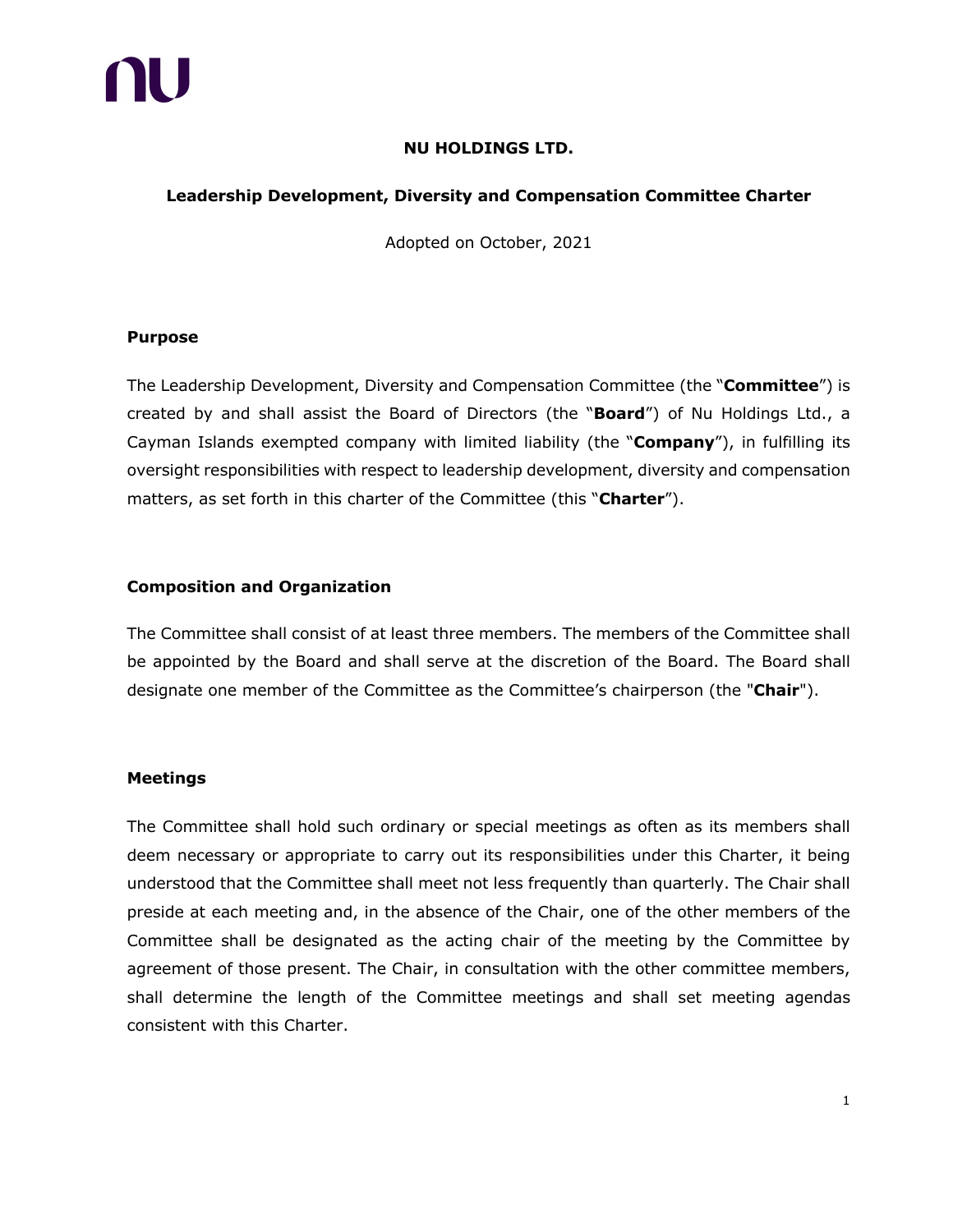# NU

Notices of each meetings shall be given to each member of the Committee by the Chair through any available physical or electronic means at least three (3) business days in advance of every meeting (the "**Meeting Notice**").

Committee meetings shall be held at such times and in such places as the Chair determines and as specified in the applicable Meeting Notice. Committee meetings shall also be permitted to take place by means of audio and/or video conference, or by any other electronic communication tool that enables the review and discussion of matters proposed for discussion by the Committee in real time, and the Committee may also act by unanimous written resolution in lieu of a meeting.

Meetings shall be considered duly quorate with the presence of at least two-thirds (2/3) of its members. Resolutions shall be adopted by majority of the votes of the members attending the meeting. Minutes of meetings of the Committee shall be drawn up and signed by the Chair (or such other Committee member who presided over the applicable meeting as the chairperson).

No person should attend that portion of any meeting where such person's performance or compensation is discussed, unless specifically invited by the Committee.

In order to ensure effective communication, coordination and coverage of the matters under the Committee's responsibilities, the Committee may periodically call joint meetings with other committees.

In addition to this Charter, the operation of the Committee will be subject to any applicable provisions of the Memorandum and Articles of Association of the Company, the laws of the Cayman Islands and the rules and regulations of the SEC and the listing standards of NYSE, each as in effect from time to time, to the extent applicable.

# **Minutes**

Minutes of each meeting, and each unanimous written resolutions in lieu of a meeting, will be kept with the books and records of the Company.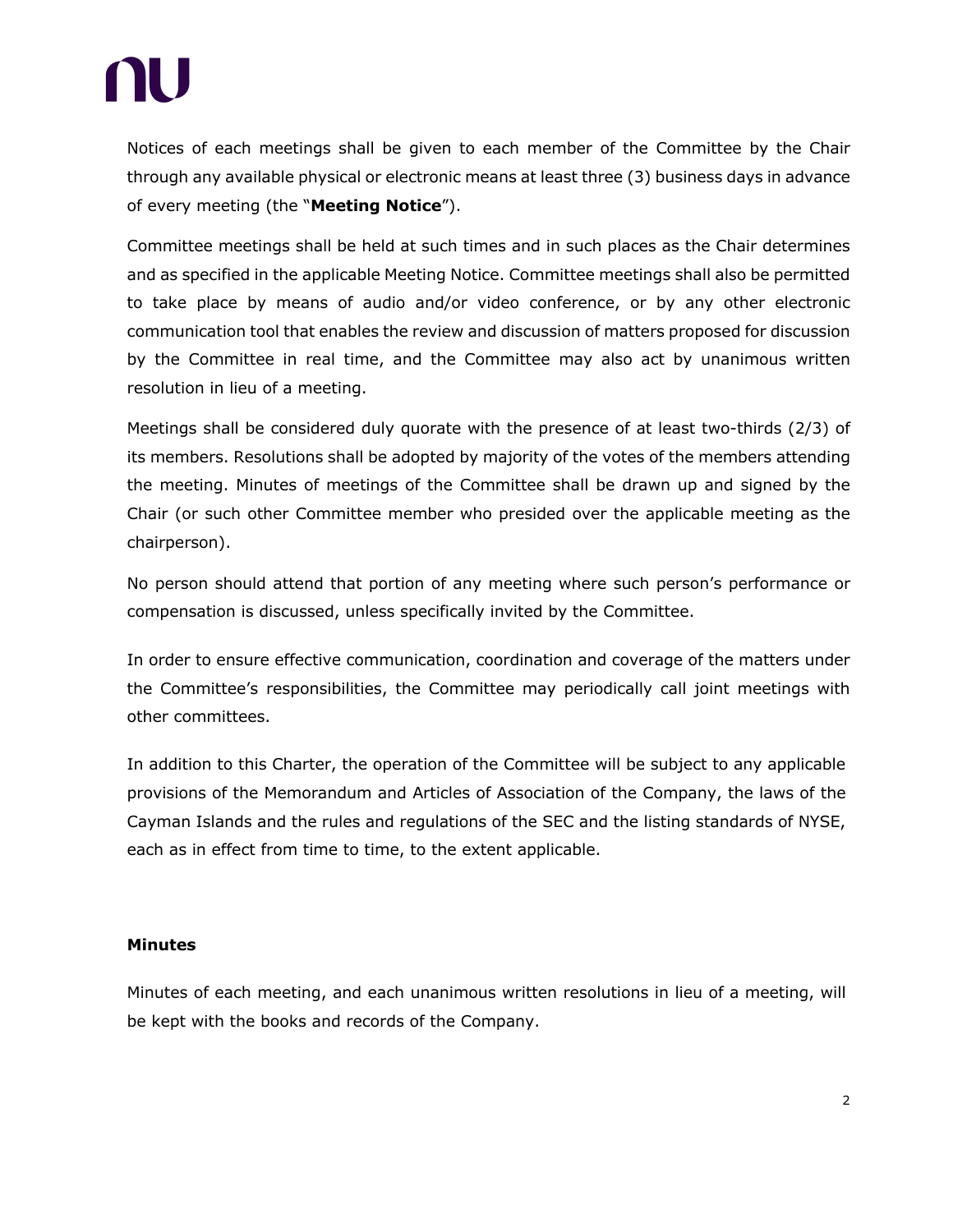

# **Duties and Responsibilities**

To carry out its purpose, the Committee shall have the following responsibilities, duties and powers:

# *Executive Compensation*

The Committee shall approve or recommend to the Board for determination, the compensation of the Company's Chief Executive Officer (the "CEO") and each of the Company's other executive officers and key service providers, subject to the "Procedures" below. In determining, or recommending for determination, such compensation, the Committee shall, among other things:

- identify, review and approve corporate goals, including ESG commitments, and objectives relevant to executive officer compensation;
- evaluate each executive officer's performance in light of such goals and objectives and determine each executive officer's compensation based on such evaluation, including such other factors as the Committee deems appropriate and in the best interests of the Company; and
- determine any long-term incentive component of each executive officer's compensation.

#### *Director Compensation*

The Committee shall periodically review and approve compensation (including equity-based compensation) for the Company's directors.

# *Management Succession*

The Committee shall, in consultation with the CEO, periodically review the Company's management succession planning, including policies for CEO selection and succession in the event of the incapacitation, retirement or removal of the CEO, and evaluations of, and development plans for, any potential successors to the CEO.

# *Compensation Policies and Plans*

The Committee shall review and evaluate the Company's executive compensation and benefits policies generally (subject, if applicable, to shareholder approval), including the review and recommendation of any incentive-compensation and equity-based plans of the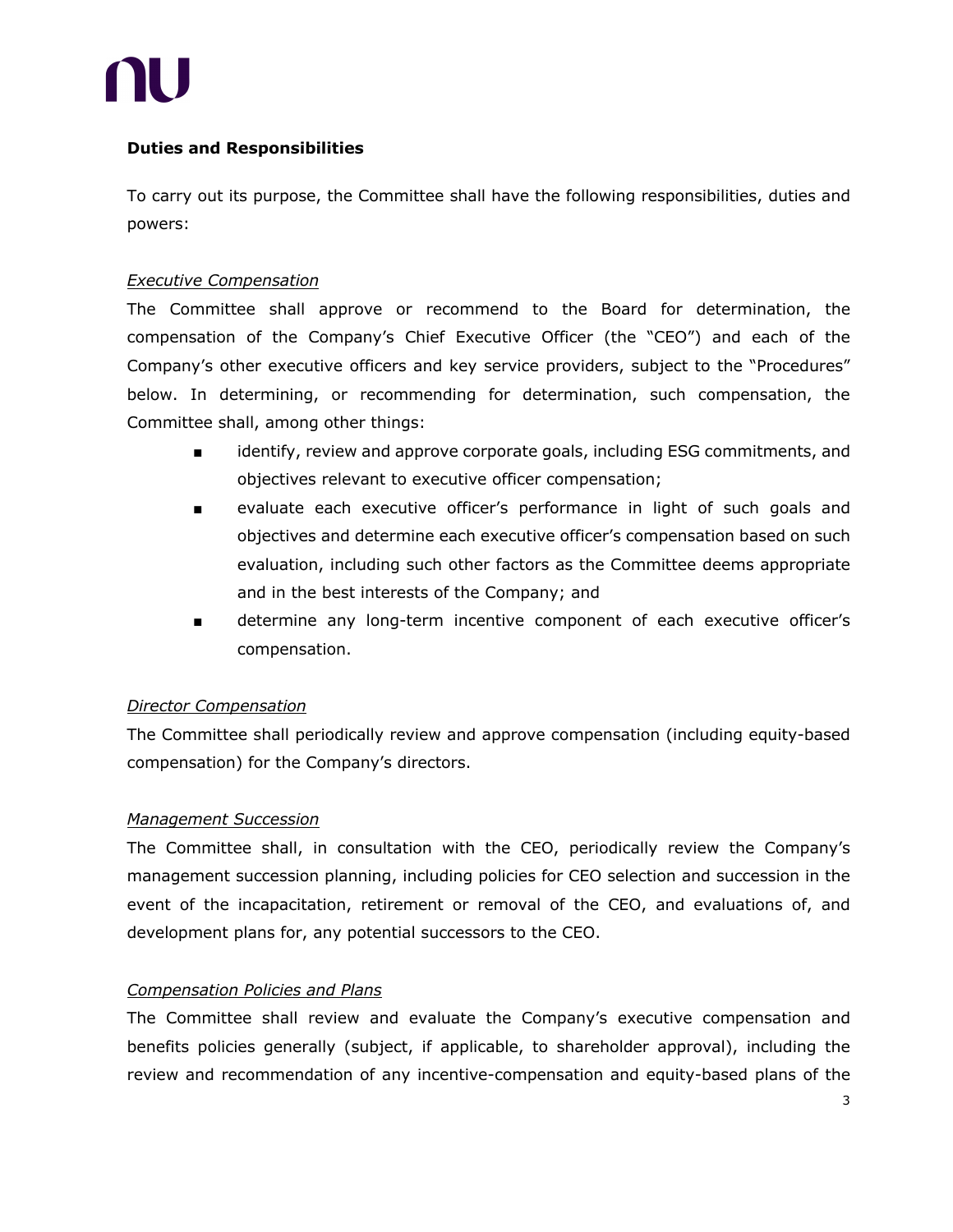# NU

Company that are subject to Board or this Committee's approval. In reviewing such compensation and benefits policies, the Committee may consider the recruitment, development, promotion, retention and compensation of executive officers and other key service providers of the Company and any other factors that it deems appropriate.

Unless otherwise determined by the Board or Shareholders, the Committee shall review and approve grants of equity compensation awards to executive officers and any other conditions subject to its approval (or waiver) as determined in the Company's incentive-compensation or other equity-based plans thereunder.

# *Compensation Disclosures*

Review and discuss with the Company's executive officers and other members of management, including members of the Company's Human Resources department, outside counsel and any outside compensation consultants, the disclosure regarding the Company's compensation policies, programs and practices for executive officers prepared for inclusion in the Company's public filings.

#### *Human Capital Management*

Periodically review the Company's programs and practices related to human capital management metrics including the Company's hiring and turnover practices, employee development and engagement metrics.

# *Leadership Development*

Periodically review the Company's leadership development process for senior management, including the recruitment, performance management, engagement, incentive and other programs to promote talent development and senior management selection in accordance with management succession planning.

#### *Diversity*

The Committee shall periodically review and assess the Company's workforce inclusion and diversity and the administration of compensation programs in a non-discriminatory manner, including any policies or procedures related to the implementation of the Company's diversity and inclusion initiatives and programs, reports of progress against any established goals and metrics and public statements related to the Company's commitment to diversity.